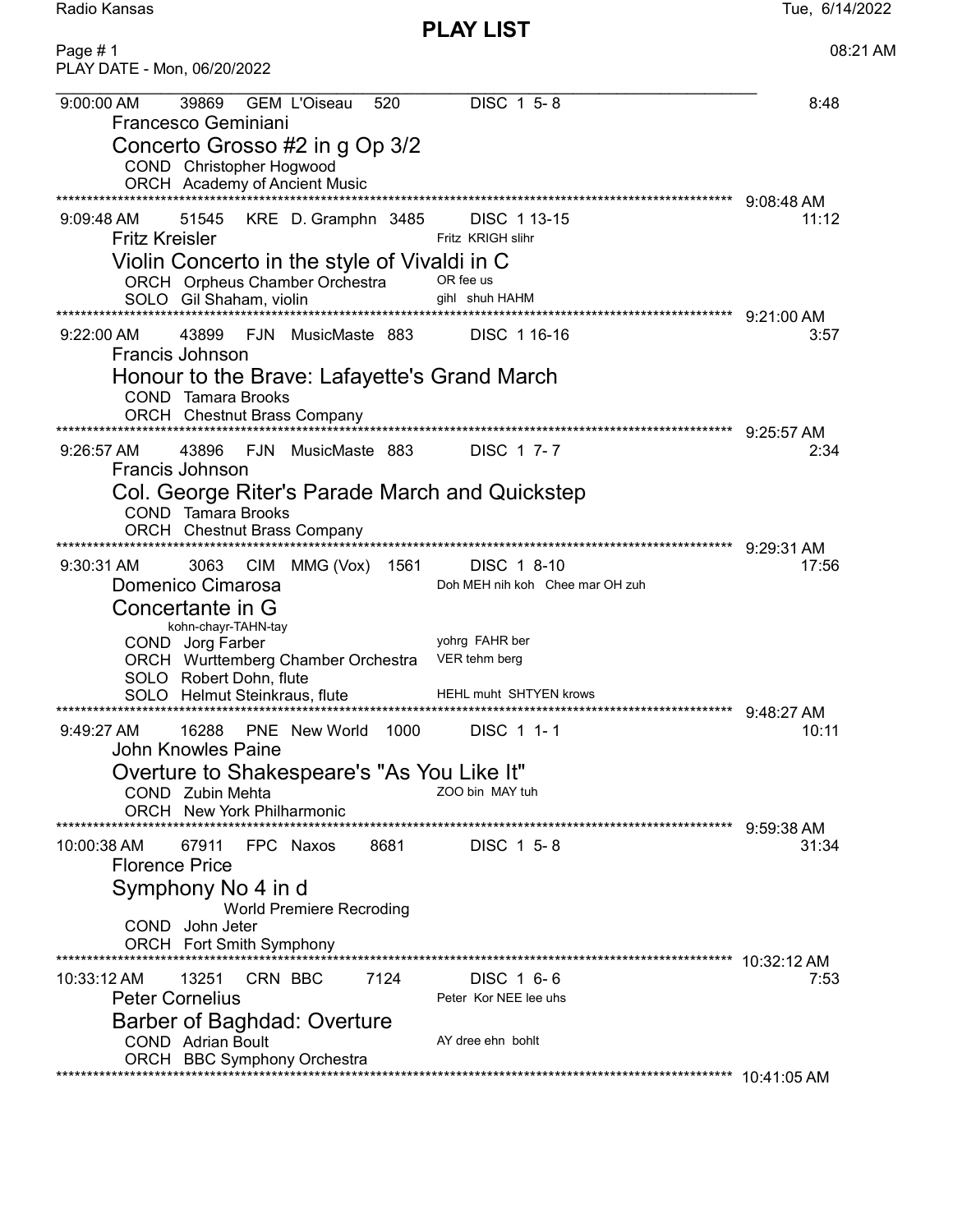Radio Kansas

| Page $# 2$<br>PLAY DATE - Mon, 06/20/2022                                                                                                   | 08:21 AM             |
|---------------------------------------------------------------------------------------------------------------------------------------------|----------------------|
| DISC 1 10-10<br>10:42:05 AM<br>7718<br>JOP Four Winds 2880<br>Scott Joplin<br>Solace A Mexican Serenade 1909                                | 6:42                 |
| SOLO Richard Dowling, piano                                                                                                                 |                      |
|                                                                                                                                             |                      |
| WGS New World 2150<br>10:49:47 AM<br>24915<br>DISC 118-18<br><b>William Grant Still</b><br>Lift Every Voice & Sing                          | 3:02                 |
| vee-DAY-moose<br><b>ORCH Videmus</b><br>SOLO Robert Honeysucker, baritone                                                                   |                      |
|                                                                                                                                             |                      |
| 7191 SJJ Chandos<br>1190<br>10:53:49 AM<br>DISC 1 8-8<br>Johann Strauss Jr<br>YOH hahn SHTROWS Junior                                       | 7:26                 |
| Memory of Covent Garden Waltz on English popular melodies<br>John Jor jee AH dihs<br>COND John Georgiadis<br>ORCH London Symphony Orchestra |                      |
|                                                                                                                                             |                      |
| <b>BSN</b><br>11:01:00 AM                                                                                                                   |                      |
| 53026 BFW Angel/EMI 4220<br>DISC 1 10-13<br>2:08:00 PM<br>William C. Banfield                                                               | 22:38                |
| Symphony #6 Four Songs for Five American Voices<br>COND Alan Balter<br>ORCH Akron Symphony Orchestra                                        |                      |
|                                                                                                                                             | 2:30:38 PM           |
| SUM D. Gramphn 3249<br>DISC 1 4-6<br>2:31:38 PM<br>308                                                                                      | 22:30                |
| <b>Robert Schumann</b><br>ROB-ert SHOO mahn                                                                                                 |                      |
| Cello Concerto in a Op 129<br>SAY jee oh ZAH wah<br>COND Seiji Ozawa                                                                        |                      |
| ORCH Boston Symphony Orch                                                                                                                   |                      |
| GEE duhn KRAY mer<br>SOLO Gidon Kremer, violin                                                                                              |                      |
| 2:55:08 PM<br>1048 DEB Angel/EMI 5918<br>DISC 2 4-4                                                                                         | 6:00                 |
| Claude Debussy<br>klawd deh byoo see (equal emphasis)                                                                                       |                      |
| La plus que lente                                                                                                                           |                      |
| lah ploo kuh lahnt<br>zhah $(n)$ MAHR tih noh $(n)$<br>COND Jean Martinon                                                                   |                      |
| French National Radio Orchestra<br>ORCH Orchestre National de O.R.T.F.<br>SOLO John Leach, cimbalon                                         |                      |
| 3:02:08 PM<br>20710<br>MOZ D. Gramphn 5589<br>DISC 1 1-1                                                                                    | $3:01:08$ PM<br>8:36 |
| <b>Wolfgang Amadeus Mozart</b><br>VOLF gahng Ah muh DAY uhs MOHT zahrt                                                                      |                      |
| Sinfonia Concertante in E-Flat APP 9<br>Andantino & Variations (III)                                                                        |                      |
| OR fee us<br>ORCH Orpheus Chamber Orchestra                                                                                                 | 3:10:44 PM           |
| 3:11:44 PM<br>5409<br>CHP RCA<br>811<br>DISC 115-15                                                                                         | 9:37                 |
| Frederic Chopin<br>Frederic SHOH pa(n)                                                                                                      |                      |
| Rondo in C Op 73<br><b>ORCH</b> Amsterdam Guitar Trio                                                                                       |                      |
|                                                                                                                                             |                      |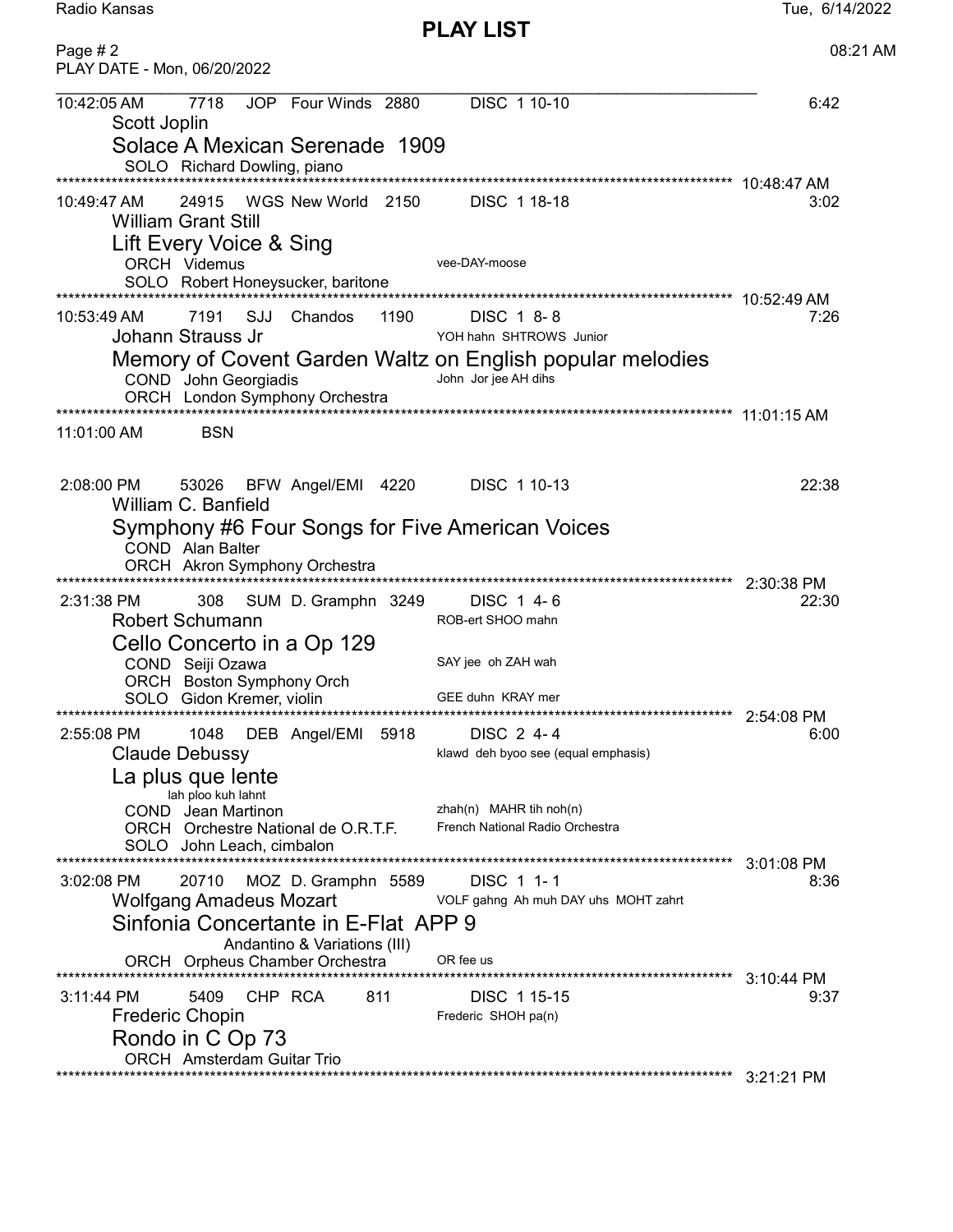Radio Kansas Tue, 6/14/2022

| Page #3<br>PLAY DATE - Mon, 06/20/2022                                                                                                                                                                                                              |                                                                     | 08:21 AM                           |
|-----------------------------------------------------------------------------------------------------------------------------------------------------------------------------------------------------------------------------------------------------|---------------------------------------------------------------------|------------------------------------|
| 3:22:21 PM<br>67063<br>HCI<br>8274<br>Naxos<br><b>Adolphus Hailstork</b>                                                                                                                                                                            | DISC 1 9-9                                                          | 3:31                               |
| <b>Fanfare on Amazing Grace</b><br>COND JoAnn Falletta<br>ORCH Virginia Symphony Orchestra                                                                                                                                                          | fuh LEH tuh                                                         |                                    |
| 3:26:52 PM<br>61582<br>MBD Albany<br>6221<br>Margaret Bonds<br><b>Three Dream Portraits</b><br>SOLO William Brown, tenor<br>SOLO Ann Sears, piano                                                                                                   | *********************************<br>DISC 1 15-17                   | 3:25:52 PM<br>5:30                 |
| 3107<br>3:33:22 PM<br>38473<br>MBD Cambria<br><b>Margaret Bonds</b><br><b>Troubled Water</b><br>SOLO Althea Waites, piano                                                                                                                           | DISC 1 12-12                                                        | 5:33                               |
| 31636<br>ALB Telarc<br>5518<br>$3:39:55$ PM<br><b>Isaac Albeniz</b><br>Iberia: #4 Rondena<br>COND Jesus Lopez-Cobos<br>ORCH Cincinnati Symphony Orchestra                                                                                           | DISC 1 4-4<br>EE sahk ahl BAY neeth<br>HAY soos LOH pehz KOH bohs   | 3:38:55 PM<br>7:22<br>$3:47:17$ PM |
| ELG Four Winds 4239<br>3:48:17 PM<br>9216<br>Sir Edward Elgar<br>Imperial March Op 32<br>COND Lt. Col. Lowell E.Graham                                                                                                                              | DISC 1 8-8<br>EHL-gahr                                              | 5:15                               |
| 3:54:32 PM<br>BDN Angel/EMI 1684<br>247<br><b>Alexander Borodin</b><br>In the Steppes of Central Asia<br>steps                                                                                                                                      | DISC 117-17<br>Alexander BOHR uh deen                               | $3:53:32$ PM<br>7:23               |
| COND Wolfgang Sawallisch<br><b>ORCH</b> Bavarian State Orchestra<br>63180<br>6907<br>ETA CPO<br>4:02:55 PM<br>E. T. A. Hoffmann<br>The Cross on the Baltic: Overture                                                                                | VOLF gahng suh VAH lish<br>DISC 1 1-1                               | $4:01:55$ PM<br>7:48               |
| <b>COND</b> Johannes Goritzki<br>ORCH Deutsche Kammerakademie Neuss German Chamber Academy of Noiss<br>4:11:43 PM<br>7678<br>TEL Accent<br>909<br>Georg Phillip Telemann<br>Quartet for Flute, Violin, Cello & BC in e<br><b>ORCH II Fondamento</b> | DISC 1 8-11<br>GAY org FILL ipp TEHL eh mahn                        | 4:10:43 PM<br>10:13                |
| 4:22:56 PM<br>3998<br><b>SIB</b><br>Dorian<br>4637<br><b>Jean Sibelius</b><br>Dance Intermezzo Op 45 No. 2<br>COND Jukka-Pekka Saraste<br>ORCH Finnish Radio Symphony Orch                                                                          | DISC 1 5-5<br>zhahn Sih BAY lee uhs<br>YOO kah PEH kah SAH rehs tuh | 4:21:56 PM<br>3:00                 |
|                                                                                                                                                                                                                                                     |                                                                     | 4:25:56 PM                         |